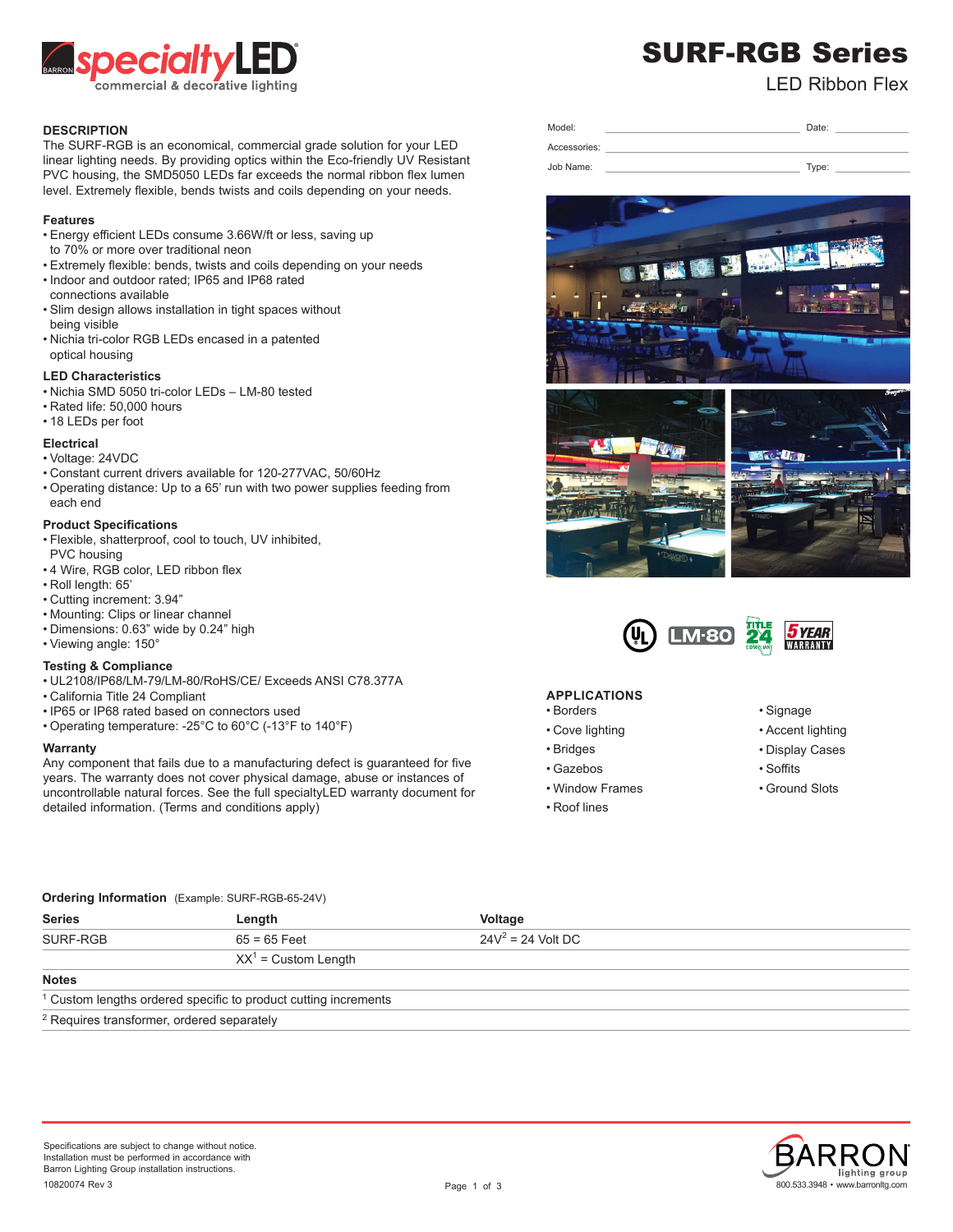# **TECHNICAL / ILLUMINATION INFORMATION**

| Color                     | Voltage    | <b>Rated Power W/ft Cutting Increment</b> |       | Max Run <sup>1</sup>                            |
|---------------------------|------------|-------------------------------------------|-------|-------------------------------------------------|
| <b>RGB Color Changing</b> | 24VDC 3.66 |                                           | 3.94" | 65' (When unit has power supplied at both ends) |

# **RGB ILLUMINATION INFORMATION**

| Color         | Wavelength nm | Lumens Im/ft |
|---------------|---------------|--------------|
| <b>RED</b>    | 618-624 nm    | 22           |
| <b>GREEN</b>  | 522-528 nm    | 70           |
| BLUE          | 474-478 nm    |              |
| WHITE (R+G+B) |               | 108          |



# **CANDLE POWER DISTRIBUTION ILLUMINANCE CHARACTERISTICS**



# **DIMENSIONS**



# **24VDC NON-DIMMING TRANSFORMER ORDERING INFORMATION** (ORDER AS SEPARATE LINE ITEM)

#### **Example:** XFMR-24-60

| <b>Part Number</b> | <b>Description</b>                      | Dimensions (AxBxC)                |
|--------------------|-----------------------------------------|-----------------------------------|
| XFMR-24-20         | 24 Volt, 20 Watt, Class 2 Power Supply  | $4.65" \times 1.37" \times 1.0"$  |
| XFMR-24-35         | 24 Volt, 35 Watt, Class 2 Power Supply  | $5.8" \times 1.57" \times 1.18"$  |
| XFMR-24-60         | 24 Volt, 60 Watt, Class 2 Power Supply  | $6.39" \times 1.67" \times 1.25"$ |
| XFMR-24-150        | 24 Volt, 150 Watt, Class 2 Power Supply | 8.74" x 2.67" x 1.52"             |

Note: All transformers are to be installed per NEC requirements. Wire leads on the 24 volt product are 18 gauge. Transformer is to be mounted within 10 feet of product. If transformer is mounted more than 10 feet from product, voltage drop and maximum operating distances should be taken into account when making transformer selection.



800.533.3948 • www.barronltg.com

lighting group